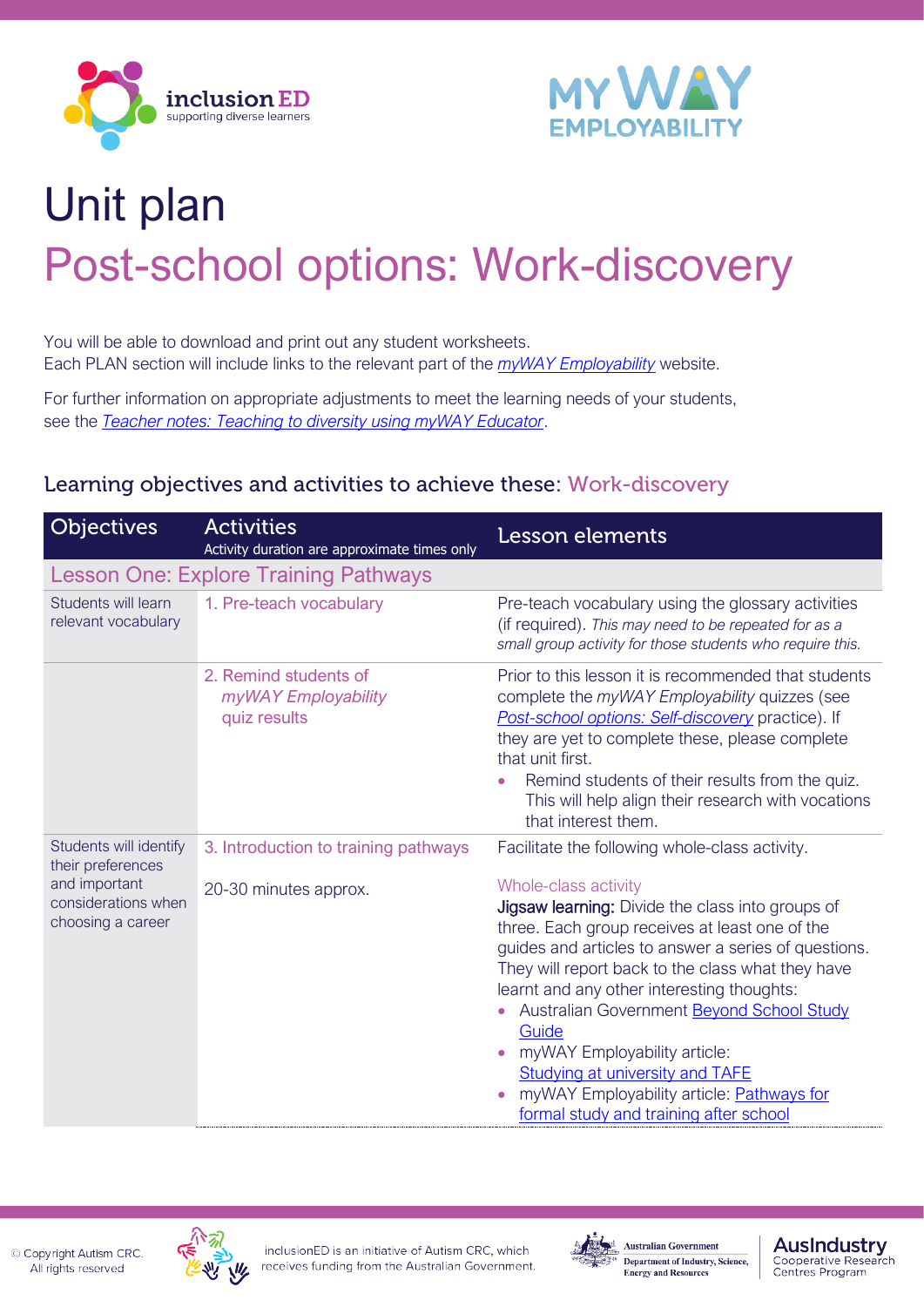| <b>Objectives</b>                                                                                 | <b>Activities</b><br>Activity duration are approximate times only | Lesson elements                                                                                                                                                                                                                                                                                                                                                                                                                                                                                                                                                                                                                  |
|---------------------------------------------------------------------------------------------------|-------------------------------------------------------------------|----------------------------------------------------------------------------------------------------------------------------------------------------------------------------------------------------------------------------------------------------------------------------------------------------------------------------------------------------------------------------------------------------------------------------------------------------------------------------------------------------------------------------------------------------------------------------------------------------------------------------------|
|                                                                                                   |                                                                   | Questions for the groups to consider<br>Each group nominates a scribe, a reader, and a<br>speaker for the activity. Students can consider:<br>What are the features of university?<br>What are the features of TAFE?<br>What do I need to know about transitioning to<br>uni or TAFE?<br>Does the career I'm interested in require uni<br>study, TAFE study, or other experiences?<br>Other interesting facts on training pathways.<br>Each group speaker will then take turns to share<br>with the class what their findings were.<br>Write the key concepts and ideas on the board or<br>paper for students to refer to later. |
| Students will<br>research training<br>pathway options<br>pertinent to their<br>career of interest | 4. Explore options<br>10-15 minutes approx.                       | Exploring training pathway options<br>Students will then spend individual time researching<br>Career Bullseyes for their career of interest, and will<br>take notes on options they would like to research<br>further.<br>Students can then find training pathways that link to<br>these roles, and can search for universities or TAFE<br>sites nearby that offer these courses.<br>Students may like to refer to the notes about TAFE<br>and uni from the previous activity as they explore<br>the pathway options.                                                                                                            |
| Prepare for the<br><b>Training Pathways</b><br>Forum event<br>(optional whole-term<br>activity)   |                                                                   | Once students have completed the Career<br>Bullseyes activity above, decide if you would like to<br>invite speakers (either former students or external<br>speakers) to discuss their training pathways and<br>careers. Further resources to support this Training<br>Pathways Forum activity are available within this<br>practice.                                                                                                                                                                                                                                                                                             |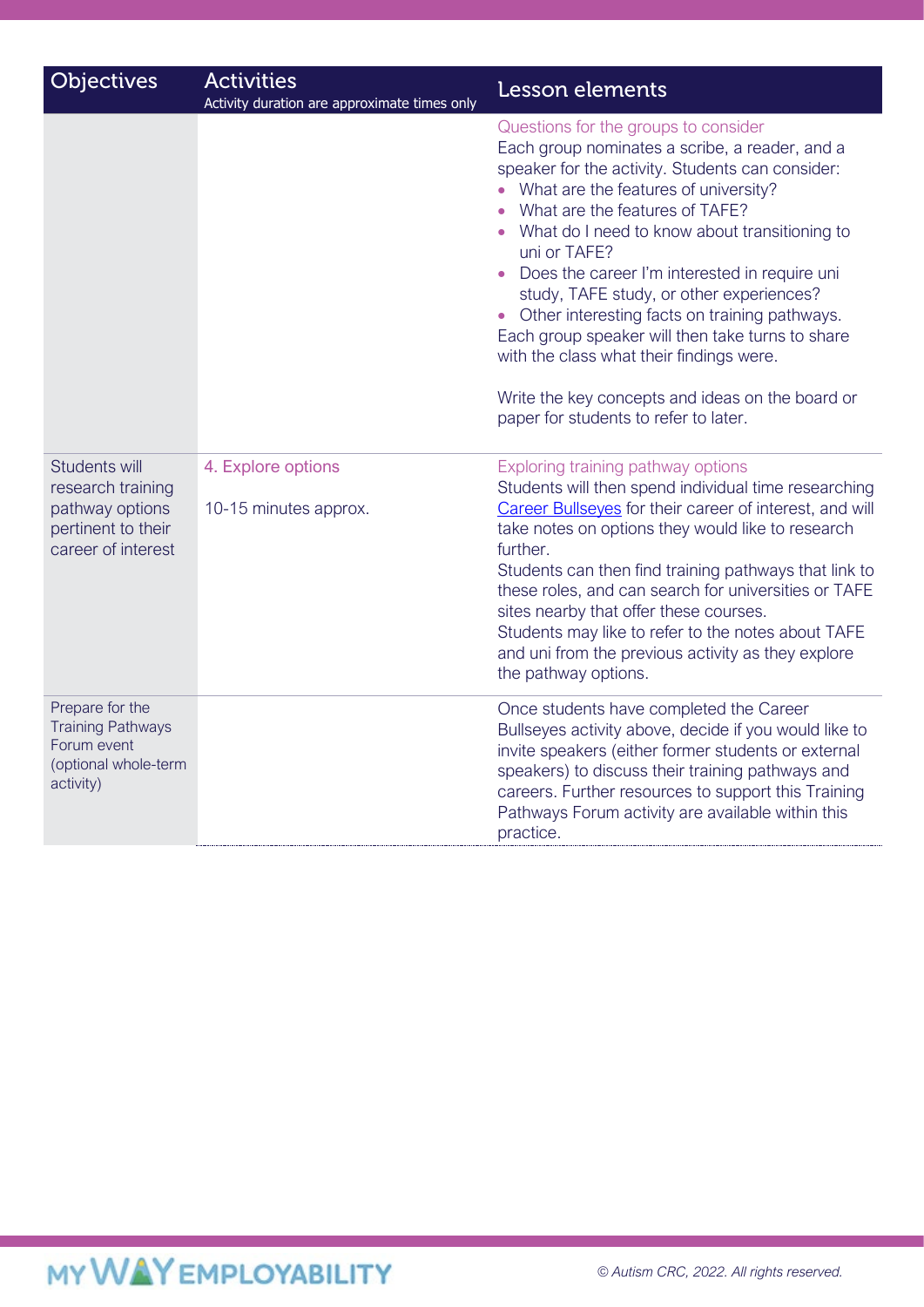| <b>Objectives</b>                                                                                                  | <b>Activities</b><br>Activity duration are approximate times only                                                                                                                                                                                                        | Lesson elements                                                                                                                                                                                                                                                                                                                              |  |  |  |
|--------------------------------------------------------------------------------------------------------------------|--------------------------------------------------------------------------------------------------------------------------------------------------------------------------------------------------------------------------------------------------------------------------|----------------------------------------------------------------------------------------------------------------------------------------------------------------------------------------------------------------------------------------------------------------------------------------------------------------------------------------------|--|--|--|
| <b>Lesson Two: Explore Work Experience</b>                                                                         |                                                                                                                                                                                                                                                                          |                                                                                                                                                                                                                                                                                                                                              |  |  |  |
| Students understand<br>how work<br>experience helps<br>them determine their<br>career pathway                      | 1. Introduce work experience<br>20-30 minutes approx.                                                                                                                                                                                                                    | Students will draft a letter to a company, workplace,<br>or person they know to request the opportunity to<br>complete work experience there. This will be written<br>like a letter of consideration or job application.                                                                                                                     |  |  |  |
|                                                                                                                    | <b>Teaching Summary:</b><br>Work experience is about testing out<br>whether or not you might like a career<br>or not. It's like 'try before you buy' for<br>a career. Some students might<br>complete work experience only to find<br>they are no longer interested in a | Students will need to consider the following:<br>Benefits to the employer for taking on a work<br>experience student<br>Specific skills the student can offer<br>Why the student particularly wants to have work<br>experience at this place                                                                                                 |  |  |  |
|                                                                                                                    | particular career.                                                                                                                                                                                                                                                       | Resource: Creating a job application<br>If students are unsure where to start for work<br>experience opportunities, this myWAY Employability<br>article on <i>undertaking</i> work experience and<br>internships has several useful links.                                                                                                   |  |  |  |
|                                                                                                                    | 2. Preparing and undertaking work<br>experience and internships                                                                                                                                                                                                          | Students complete scaffolded cloze activities to<br>support their understanding of the following myWAY<br>Employability articles:<br>Preparing for work experience and internships<br>Undertaking work experience and internships                                                                                                            |  |  |  |
|                                                                                                                    | Work experience journal resource                                                                                                                                                                                                                                         | Two scaffolded versions of a work-experience<br>Journal writing worksheet are included.                                                                                                                                                                                                                                                      |  |  |  |
| Introduce students<br>to Rights and<br>responsibilities at<br>work and Giving and<br>receiving feedback<br>at work |                                                                                                                                                                                                                                                                          | Introduce the articles:<br>Rights and responsibilities at work<br>Giving and receiving feedback at work<br>As a class brainstorm discuss the key ideas and<br>write these on the board.                                                                                                                                                      |  |  |  |
| Students will roleplay<br>common work<br>experiences                                                               | 3. Roleplays<br>10-15 minutes approx.                                                                                                                                                                                                                                    | Depending on your students' skills and time allowed<br>for this activity, choose one of the following:<br>Show peer-modelling work experience role-play<br>videos from the Plan section.<br>• Offer students several scenarios that they must<br>role-play (either in pairs or in front of the class).                                       |  |  |  |
|                                                                                                                    |                                                                                                                                                                                                                                                                          | Suggested additional scenarios can include:<br>• You are a work experience student and are<br>running late for your first day.<br>You are receiving feedback on how you are<br>going on work experience from your workplace<br>key contact person.<br>You don't understand something that you are<br>supposed to do on your work experience. |  |  |  |
|                                                                                                                    |                                                                                                                                                                                                                                                                          | Students can reflect on and discuss each of these<br>scenarios with their partner or the rest of the class.                                                                                                                                                                                                                                  |  |  |  |

## MY WAY EMPLOYABILITY